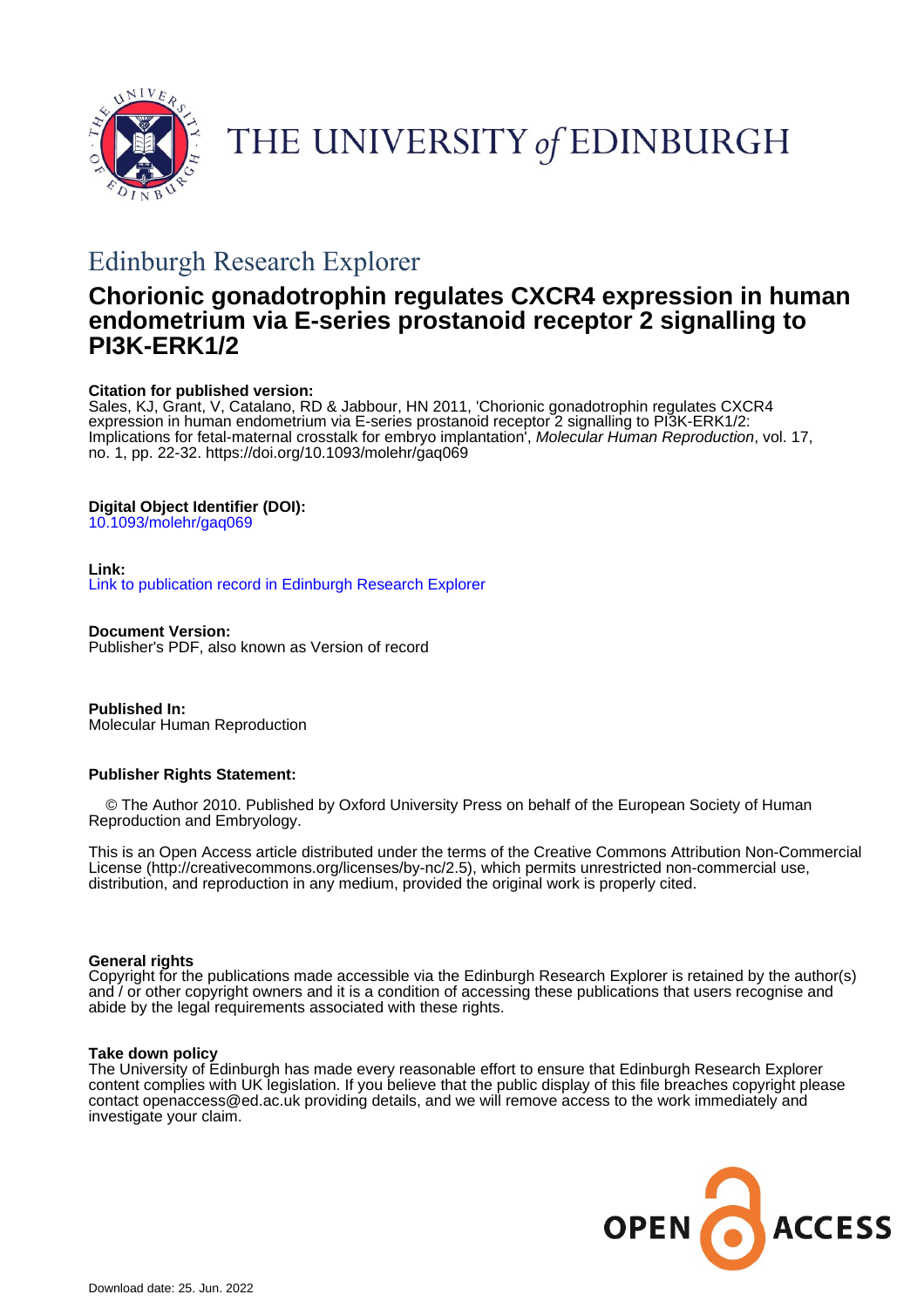#### Molecular Human Reproduction, Vol.17, No.1 pp. 22–32, 2011

Advanced Access publication on August 12, 2010 doi:10.1093/molehr/gaq069

# **MHR**

### ORIGINAL RESEARCH

Chorionic gonadotrophin regulates CXCR4 expression in human endometrium via E-series prostanoid receptor 2 signalling to PI3K –ERK1/2: implications for fetal-maternal crosstalk for embryo implantation

### Kurt J. Sales, Vivien Grant, Rob D. Catalano, and Henry N. Jabbour<sup>\*</sup>

Medical Research Council Human Reproductive Sciences Unit, The Queen's Medical Research Institute, University of Edinburgh, 47 Little France Crescent, Edinburgh EH16 4TJ, UK

\*Correspondence address. Tel: +44-131-2426220; Fax: +44-131-2426231; E-mail: h.jabbour@hrsu.mrc.ac.uk Submitted on May 31, 2010; resubmitted on July 20, 2010; accepted on July 30, 2010

ABSTRACT: Murine knock-out models and blastocyst co-culture studies have identified prostaglandin-endoperoxide synthase (PTGS) 2, prostaglandin (PG) E receptor 2 (PTGER2) and the chemokine receptor CXCR4 as important regulators of early pregnancy events. In vitro studies and studies in non-human primates have shown that these proteins are regulated in the endometrium by the early embryonic signal, chorionic gonadotrophin (CG). Here we show that expressions of PTGER2 and CXCR4 are elevated during the mid-secretory phase of the menstrual cycle and decidua of early pregnancy in humans. Using first trimester decidua explants, we show that CG induces expression of PTGS2 and biosynthesis of PGE<sub>2</sub>, and expression of PTGER2. Subsequently, PGE<sub>2</sub>via PTGER2 induces expression of CXCR4. Using an in vitro model system of Ishikawa endometrial epithelial cells stably expressing PTGER2 and human first trimester decidua explants, we demonstrate that CXCR4 expression is regulated by PTGER2 via the epidermal growth factor receptor (EGFR)-phosphatidylinositol-3-kinase (PI3K)-extracellular signal-regulated kinase (ERK1/2) pathway.Taken together, our data suggest that early embryonic signals may regulate fetal–maternal crosstalk in the human endometrium by inducing CXCR4 expression via the PGE<sub>2</sub>-PTGER2-mediated induction of the EGFR, PI3K and ERK1/2 pathways.

Key words: chorionic gonadotrophin / prostaglandin / PTGER2 / implantation / signalling

# Introduction

Prostaglandins (PGs) have been recognized for many years as key regulators of female reproductive tract function, including ovulation, implantation, menstruation and myometrial contractility (Baird et al[., 1996;](#page-9-0) Dong et al[., 1996;](#page-9-0) [Kniss, 1999](#page-10-0); [Jabbour](#page-10-0) et al., 2006). In the human endometrium,  $PGE_2$  is abundantly biosynthesized from arachidonic acid by prostaglandin-endoperoxide synthase (PTGS; also called cyclooxygenase or COX) and terminal PG E synthase enzymes. Following biosynthesis,  $PGE<sub>2</sub>$  is transported out of the cell and functions by binding to and activating G protein-coupled receptors of which there are 4 subtypes (PTGER1-4) ([Sales and Jabbour, 2003;](#page-10-0) [Jabbour and Sales, 2004](#page-10-0)).

Although all PG receptors are widely distributed throughout the human body, expression of PTGER2 is most abundant in the uterus and placenta (Smock et al[., 1999\)](#page-10-0), suggesting an important role for this receptor in uterine function. Indeed, knock-out mouse studies have shown that  $PGE<sub>2</sub>$  and  $PTGER2$  play important roles in uterine implantation. These studies have highlighted that inhibition of PTGS2 activity and PGE<sub>2</sub> biosynthesis results in delayed implantation and ablation of PTGER2 signalling results in implantation failure [\(Hizaki](#page-10-0) et al[., 1999](#page-10-0); [Kennedy](#page-10-0) et al., 1999; Tilley et al[., 1999](#page-10-0); [Narumiya and](#page-10-0) [FitzGerald, 2001](#page-10-0); [Shah and Catt, 2005\)](#page-10-0).

Successful implantation is reliant on fetal–maternal dialogue during the window of uterine receptivity, which commences around 6 days after the luteinizing hormone peak, when the uterus is responsive to embryonic signals ([Tabibzadeh, 1998](#page-10-0)). One of the earliest embryonic signals in primates is chorionic gonadotrophin (CG), which is biosynthesized by the syncitiotrophoblast cells of the blastocyst ([Spencer and Bazer, 2004](#page-10-0)). Little is known of the precise molecular mechanism regulating fetal– maternal dialogue to facilitate successful pregnancy outcomes.

<sup>&</sup>amp; The Author 2010. Published by Oxford University Press on behalf of the European Society of Human Reproduction and Embryology.

This is an Open Access article distributed under the terms of the Creative Commons Attribution Non-Commercial License (http://creativecommons.org/licenses/by-nc/2.5), which permits unrestricted non-commercial use, distribution, and reproduction in any medium, provided the original work is properly cited.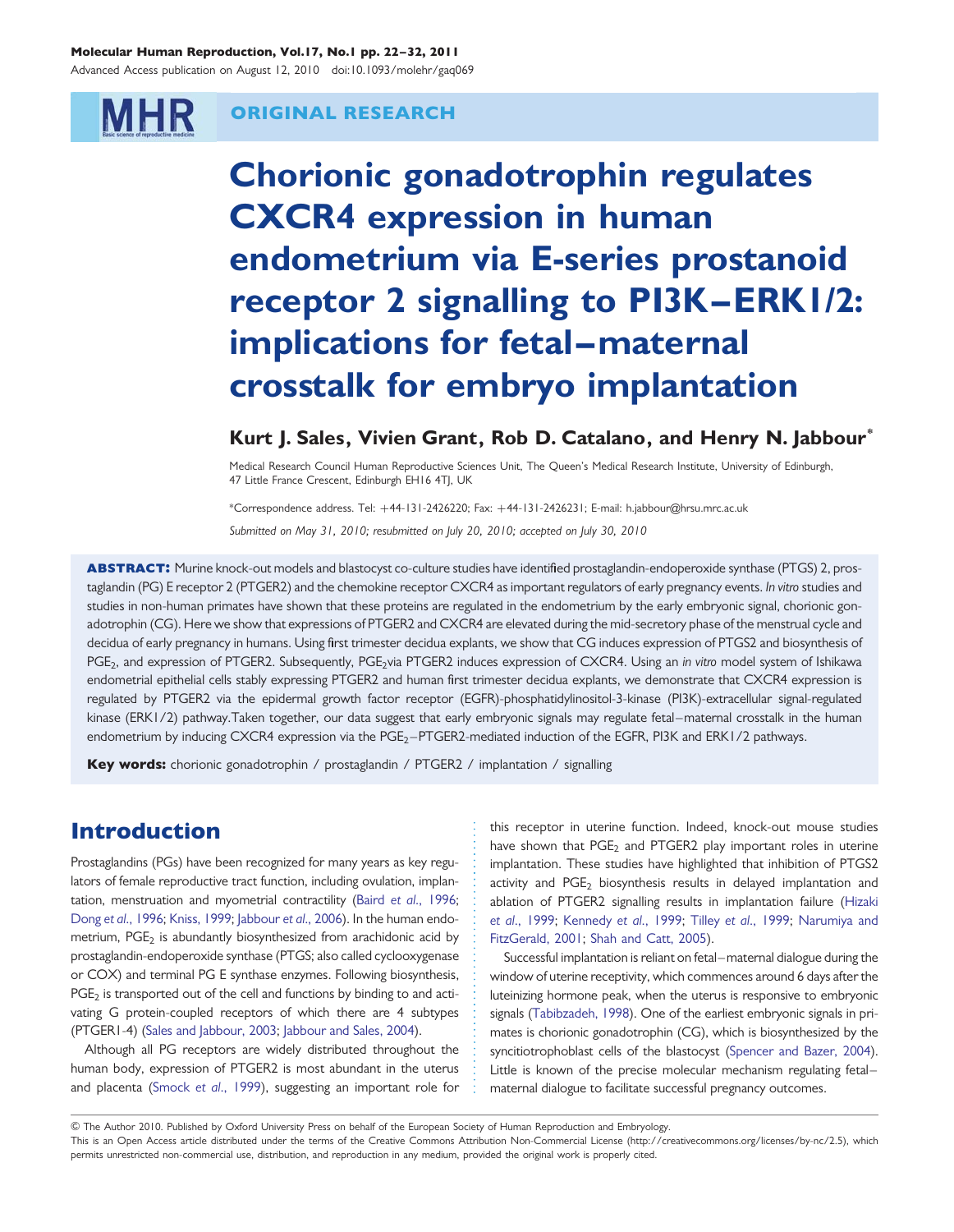Endometrial receptivity is associated with the induction of expression of a host of adhesive molecules, growth factors, cytokines, chemokines and chemokine receptors. One such receptor, CXCR4, increases in the endometrium of the baboon during the window of implantation in response to CG treatment [\(Sherwin](#page-10-0) et al., 2007), is elevated in human decidualized stromal cells in response to conditioned medium from trophoblasts (Hess et al[., 2007\)](#page-10-0) and is induced in endometrial epithelial cells at the site of blastocyst apposition in vitro ([Dominguez](#page-9-0) et al., 2003). Furthermore, its expression is reduced in the receptive period of women who were refractory to implantation (Tapia et al[., 2008\)](#page-10-0). These data highlight the potential importance of this receptor for early pregnancy events, however, the molecular mechanisms regulating its expression in the human endometrium remain to be fully elucidated.

We have previously shown that PGs can regulate expression of inflammatory mediators and angiogenic growth factors in endometrial and cervical epithelial cells via the PTGER2-mediated transphosphorylation of the epidermal growth factor receptor (EGFR) and extracellular signal-regulated kinase pathways (ERK1/2) (Sales et al[., 2002b](#page-10-0); [Jabbour and Boddy, 2003;](#page-10-0) [Battersby](#page-9-0) et al., 2007). The EGFR, ERK1/ 2, and more recently, the phosphatidylinositol-3-kinase (PI3K) pathways are thought to play a role in regulating genes involved in growth, differentiation and uterine receptivity (Evans et al[., 2008](#page-10-0), [2009](#page-10-0); [Banerjee](#page-9-0) et al., 2009).

The aim of this study was to determine the mechanism of regulation of CXCR4 expression in the human endometrium and first trimester human decidua by CG. We found that CXCR4 was elevated in the epithelial and stromal compartments during the mid-secretory phase of the menstrual cycle coincident with PTGER2 and was further elevated in the decidua of early pregnancy. We investigated the molecular mechanism whereby CG regulates CXCR4 expression in first trimester decidua. We found that CG induces expression of PTGS2 and PTGER2 and release of  $PGE<sub>2</sub>$  in first trimester decidua explants. In turn  $PGE<sub>2</sub>$  via PTGER2 induces the expression of CXCR4. Using an in vitro model system of Ishikawa endometrial epithelial cells stably expressing PTGER2, we found that CXCR4 expression was regulated by PTGER2 via the EGFR-PI3K-ERK1/2 pathway.

# Experimental procedures

#### **Reagents**

Dulbecco's modified Eagle's medium (DMEM) F-12 GLUTAMAX cell culture medium was purchased from Invitrogen Life Technologies (Paisley, UK). The protein kinase A (PKA) inhibitor [4-cyano-3-methylisoquinoline (4C3MO), used at 1 µM], mitogen-activated protein kinase (MAPK kinase)/MEK inhibitor (PD98059, used at 50 μM), the phosphatidylinositol 3-kinase (PI3K/Akt) inhibitor (wortmannin, used at 20 nM) and the EGFR tyrosine kinase inhibitor (AG1478; used at 100 nM) were purchased from Calbiochem (Nottingham, UK). Recombinant hCG (used at a final concentration of 1 international unit; IU), the PTGER2 agonist (butaprost, used at  $5 \mu M$ ) and PTGER2 antagonist (AH6809, used at 10  $\mu$ M) were purchased from Sigma (Dorset, UK). The anti-phospho-ERK1/2, anti-total ERK1/2, anti-phospho-FAK<sup>y397</sup>, anti-phospho-FAK<sup>y925</sup> and anti-phospho-AKT<sup>thr308</sup> were purchased from Cell Signaling Technologies (New England Biolabs, Ltd., Hertfordshire, UK).

#### Patients and tissue collection

Non-pregnant endometrial tissue ( $n = 30$ ) at different stages of the menstrual cycle was collected from women undergoing surgery for minor gynaecological procedures using an endometrial suction curette (Pipelle, Laboratoire CCD, France). The women had no underlying endometrial pathology and had regular menstrual cycles of between 25 and 35 days. None of these women had received a hormonal preparation in the 3 months preceding biopsy collection. Biopsies were dated according to stated last menstrual period and confirmed by histological assessment by a pathologist according to criteria of Noyes et al. [\(1975](#page-10-0)). Furthermore, circulating estradiol and progesterone concentrations were consistent for both the stated last menstrual cycle and histological assessment of the stage of the menstrual cycle. First trimester decidua (6-10 weeks,  $n = 27$ ) was collected from women undergoing elective first-trimester surgical termination of pregnancy. Ethical approval was obtained from Lothian Research Ethics Committee and written informed consent was obtained from all subjects before tissue collection.

#### Cell and tissue culture and treatment

Ishikawa endometrial epithelial cells were obtained from the European Collection of Cell Culture (Wiltshire, UK). Stable PTGER2-transfected cells were designed and characterized as described before [\(Abera](#page-9-0) et al[., 2010\)](#page-9-0). PTGER2 Ishikawa cells were cultured in DMEM/F-12 cultured medium supplemented with 10% fetal bovine serum (Sigma) and a maintenance dose of 200 µg/ml of G418 antibiotic (Sigma). Cells  $({\sim}2 \times 10^5)$  were incubated in 2 ml serum-free DMEM overnight prior to agonist treatments either alone or in the presence of inhibitors for times indicated in figure legends. Inhibitors were added 30 min prior to agonist treatment. Vehicle/agonist treatments were administered once at time zero. Cells were harvested and RNA and protein was extracted for RT–PCR and western blot/phospho-array analysis, respectively. Cell experiments were performed in 6-well plates in duplicate.

Tissue explants were finely chopped with scissors and divided into equal portions of  $\sim$  20 mg and incubated in 1 ml of serum-free DMEM overnight. Tissues were then stimulated with vehicle or agonist in the presence of inhibitors in 1 ml of serum-free DMEM for the times indicated in figure legends. Inhibitors were added 30 min prior to vehicle or agonist treatment. Vehicle/agonist treatments were administered once at time zero. Tissues were removed from the culture medium and weighed. RNA was extracted from the tissues for RT –PCR analysis and the conditioned media was collected for  $PGE_2$  ELISA. Tissue experiments were performed in duplicate.

#### Taqman quantitative RT–PCR

Total RNA was extracted from cells using Total RNA Isolation Reagent (TRI reagent) from Sigma following the manufacture's instructions using phase lock tubes from Eppendorf (Cambridge, UK). Quantified RNA samples were reverse transcribed and quantitative RT – PCR was performed as described before (Sales et al[., 2004](#page-10-0)) using the ABI7500 or ABI7900 real-time PCR platform (Applied Biosystems, Warrington, UK). Sequence-specific primers and probes were designed to span an intron. The sequences of the primers and probes for PTGER2, PTGS2 and ribosomal 18S have been described in our earlier studies (Sales et al[., 2001](#page-10-0), [2002a](#page-10-0)). Primer and probe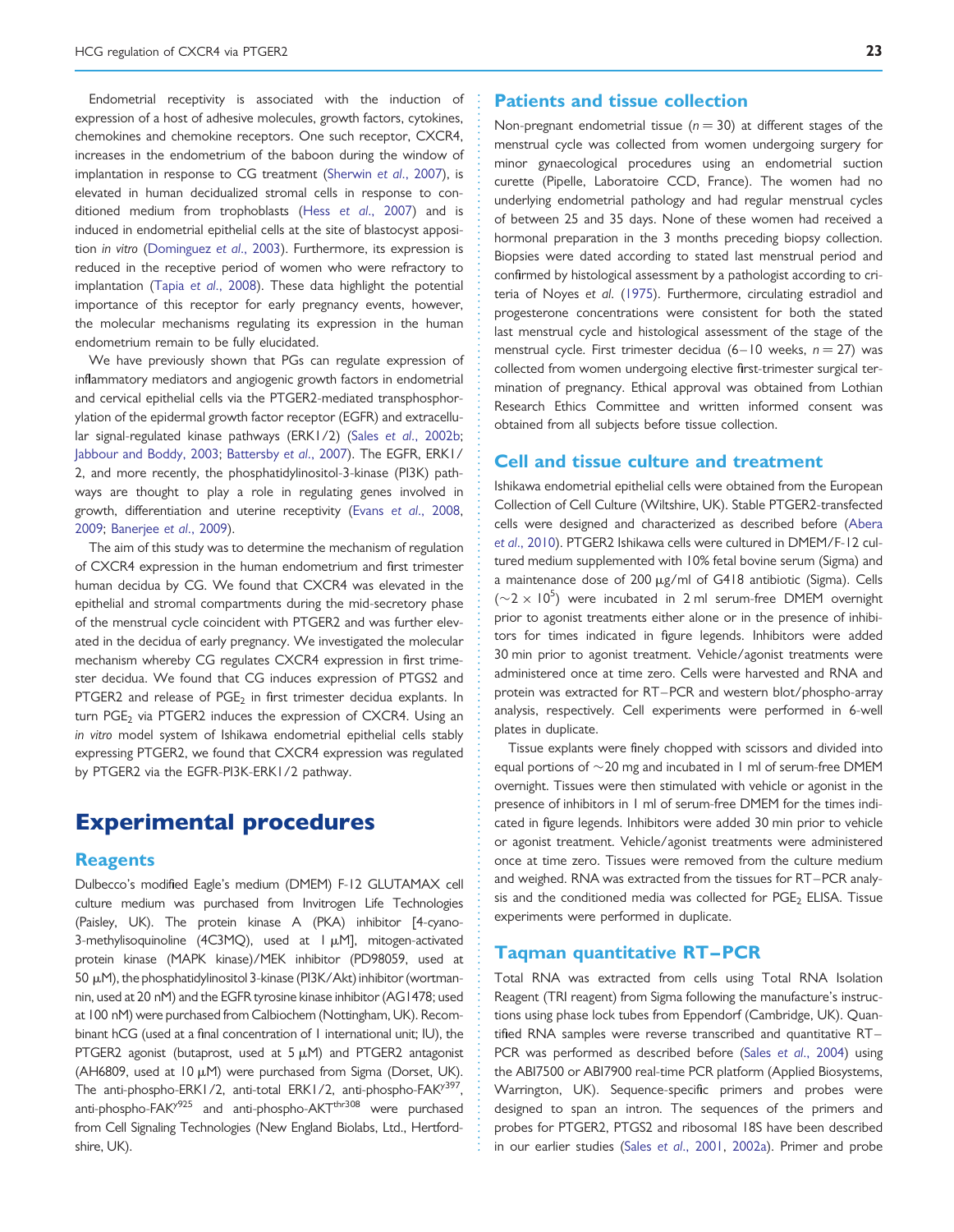<span id="page-3-0"></span>sequences for CXCR4 are as follows: forward: 5′ -CAG-TGG-CCG ACC-TCC-TCT-3′ : reverse: 5′ -CAG-TTT-GCC-ACG-GCA-TCA-3′ and probe 5′ -FAM-TCA-TCA-CGC-TTC-CCT-TCT-GGG-CA-3′ . Analysis of all samples was performed using the comparative CT method ( $\Delta\Delta$ CT) and results were expressed relative to a positive RNA standard (cDNA obtained from a single endometrial tissue) included in all reactions. The expression of all analysed genes was normalized for RNA loading using ribosomal 18S RNA as an internal standard in the same reaction. Where data are expressed as fold above control, the relative  $\Delta\Delta\text{CT}$  value for the treatment group was divided by the  $\Delta\Delta CT$  for the vehicle group. All data are expressed as mean  $\pm$  SEM.

### **PGE<sub>2</sub>** ELISA

The PGE<sub>2</sub> ELISA is an established in-house assay system validated and reported previously ([Denison](#page-9-0) et al., 1999; [Ledingham](#page-10-0) et al., 1999). All culture medium from tissue experiments for ELISA were treated 1:1 with methyloximating solution (0.1 M methoxyamine hydrochloride in 10% ethanol diluted in 1 M sodium acetate, pH 5.6) overnight at  $4^{\circ}$ C. Plates (Costar Amine-binding plates, Paisley, UK) were coated with donkey anti-rabbit (DAR serum; Scottish Antibody Production Unit, Carluke, UK) using the direct  $\gamma$ -globulin binding procedure. The assay used a PGE-biotin link as a pro-label as described previously [\(Denison](#page-9-0) et al., 1999; [Ledingham](#page-10-0) et al., 1999). Samples and synthetic standards (Applied Therapeutics, Paisley, UK; highest concentration

5120 pg/ml) were analysed in duplicate. The intra- and inter-assay coefficients of variation were 7.8 and 15.0%, respectively and the  $ED_{50}$  was 195 pg/ml. The  $PGE_2$  concentration in all samples was normalized to the wet weight of the tissue. Fold increase was calculated by dividing the value obtained for the agonist treatment by the vehicle treatment for the same sample. Data are presented as mean  $+$  SEM.

#### Immunohistochemistry

Localization of CXCR4 protein expression was investigated in endometrial ( $n = 5$  proliferative,  $n = 5$  early secretory and  $n = 5$  mid secretory) and decidual tissues ( $n = 10$  decidual tissues ranging from week 6 to week 10 of pregnancy) by immunohistochemistry using the Vision Biosystems Bond Immunostaining Robot under normal operating conditions (Leica Microsystems Wetzlar, Germany) as described (Sales et al[., 2009\)](#page-10-0). Immunostaining was performed following antigen retrieval in 0.01 M sodium citrate pH 6 using a specific primary antibody for CXCR4 (1:100; Santa Cruz Biotechnology, Wiltshire, UK). Control tissue was incubated with immunoglobulin (IgG) from the host species.

# KinetworksTM phosphoprotein analysis

For phosphoprotein array analysis, approximately  $3 \times 10^6$ cells were seeded in 10 cm dishes. On the following day, the cells were washed with PBS and incubated in serum-free culture medium containing penicillin/streptomycin for at least 16 h. After stimulation



Figure 1 Relative mRNA expression for PTGER2 (A and C) and CXCR4 (B and D) in proliferative phase ( $n = 10$ ), early secretory phase ( $n = 10$ ) and mid-secretory phase ( $n = 10$ ) endometrium and first trimester decidua ( $n = 30$ ) as determined by quantitative RT-PCR analysis. Data are presented as mean  $\pm$  SEM. \*and \*\*\*denotes significance at P < 0.05 and P < 0.001, respectively.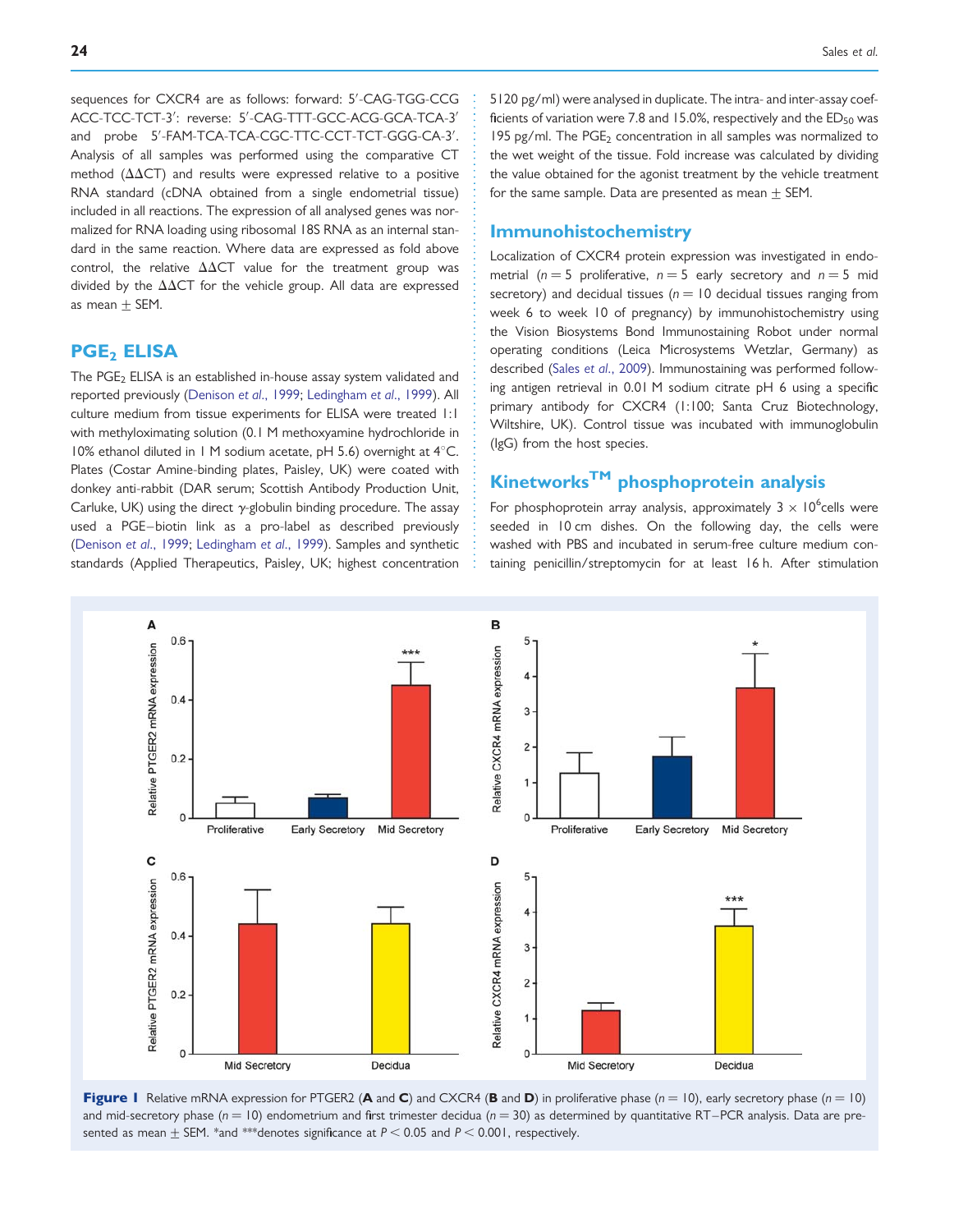<span id="page-4-0"></span>with vehicle (ethanol v/v) or butaprost for 10 min, cells were washed with ice-cold PBS and proteins were extracted with protein lysis buffer [150 mM NaCl, 50 mM Tris–HCl (pH 7.4), 10 mM EDTA, 0.6% nonidet-P40 and 10% glycerol containing protease inhibitors (Protease inhibitor mini-cocktail, Roche, UK and  $1 \text{ mM }$  Na<sub>3</sub>VO<sub>4</sub>)]. Insoluble material was pelleted by centrifugation at  $14000 \times$  rpm for 20 min at  $4^{\circ}$ C. The clarified lysate was removed to a new tube and protein content was quantified by the method of Lowry (Bio-Rad, Hemel Hempstead, UK). Detergent-solubilized extracts  $(500 \mu g)$  from PTGER2 cells were subjected to Kinetworks phospho-site screening (KPSS) as described on the Kinexus Bioinformatics Corporation Website (www.kinexus.ca). These screens use panels of highly validated commercial phosphosite-specific antibodies and 20-lane multichannel blotters. The intensities of the enhanced chemiluminescence signals for the target protein bands on the Kinetworks immunoblots were quantified with a fluorS Max imager and Quantity One software (Biorad) as described on the Kinexus Bioinformatics Corporation Website (www.kinexus.ca).

#### Western blot analysis

Immunoprecipitation and western blot analysis was carried out as described previously (Sales et al[., 2004](#page-10-0), [2005,](#page-10-0) [2008](#page-10-0); [Maldonado-Perez](#page-10-0) et al[., 2009](#page-10-0)). After resolving and immunoblotting, membranes were incubated overnight at  $4^{\circ}$ C, with a specific primary antibodies as described in the figure legend and secondary antibodies conjugated to Alexafluor 680 (1:5000; Invitrogen) or IRDye™ 800 (1:5000; Rockland, Gilbersville, PA, USA) for 60 min at room temperature. Blots were visualized and quantified using an Odyssey infrared imaging system (LI-COR, Cambridge, UK). Data are presented as  $mean + SEM$  for three independent experiments and are calculated as fold above control unstimulated cells at time zero after normalizing to either total ERK or IgG as loading controls as described previously (Sales et al[., 2004](#page-10-0), [2005,](#page-10-0) [2008;](#page-10-0) [Maldonado-Perez](#page-10-0) et al., 2009).

#### Statistical analysis

Data are represented as mean  $\pm$  SEM and were analysed by t-test or ANOVA using Prism 5.0c (Graph Pad, San Diego, CA, USA).

# **Results**

## PTGER2 and CXCR4 expression are co-regulated during the menstrual cycle

We investigated the temporal expression of PTGER2 and CXCR4 mRNA across the human menstrual cycle by quantitative RT –PCR. We found that PTGER2 (Fig. [1A](#page-3-0)) and CXCR4 (Fig. [1](#page-3-0)B) mRNA expression levels were significantly elevated in mid-secretory phase  $(n = 10)$ , compared with proliferative phase  $(n = 10)$  and early secretory phase ( $n = 10$ ) endometrium ( $P < 0.05$ ). Furthermore, we found that PTGER2 mRNA expression was sustained (Fig. [1C](#page-3-0)), while CXCR4 mRNA expression was further increased (Fig. [1D](#page-3-0)) in



Figure 2 Immunolocalization of CXCR4 protein expression. CXCR4 protein (brown staining) was immunolocalized to the glandular and stromal compartment of endometrial tissues across the menstrual cycle and first trimester decidua. Images are shown for proliferative phase endometrium (Pr;  $n = 5$ ), early secretory phase endometrium (ES;  $n = 5$ ), mid-secretory phase endometrium (MS;  $n = 5$ ) and decidua of early pregnancy ( $n = 10$  from weeks 6 to 10), with greatest immunoreactivity observed in the mid-secretory phase endometrium and decidua, compared with proliferative phase and early secretory phase endometrium. A representative section at the same magnification is shown for each tissue. Scale bar shown in decidua sample  $=50 \mu m$ .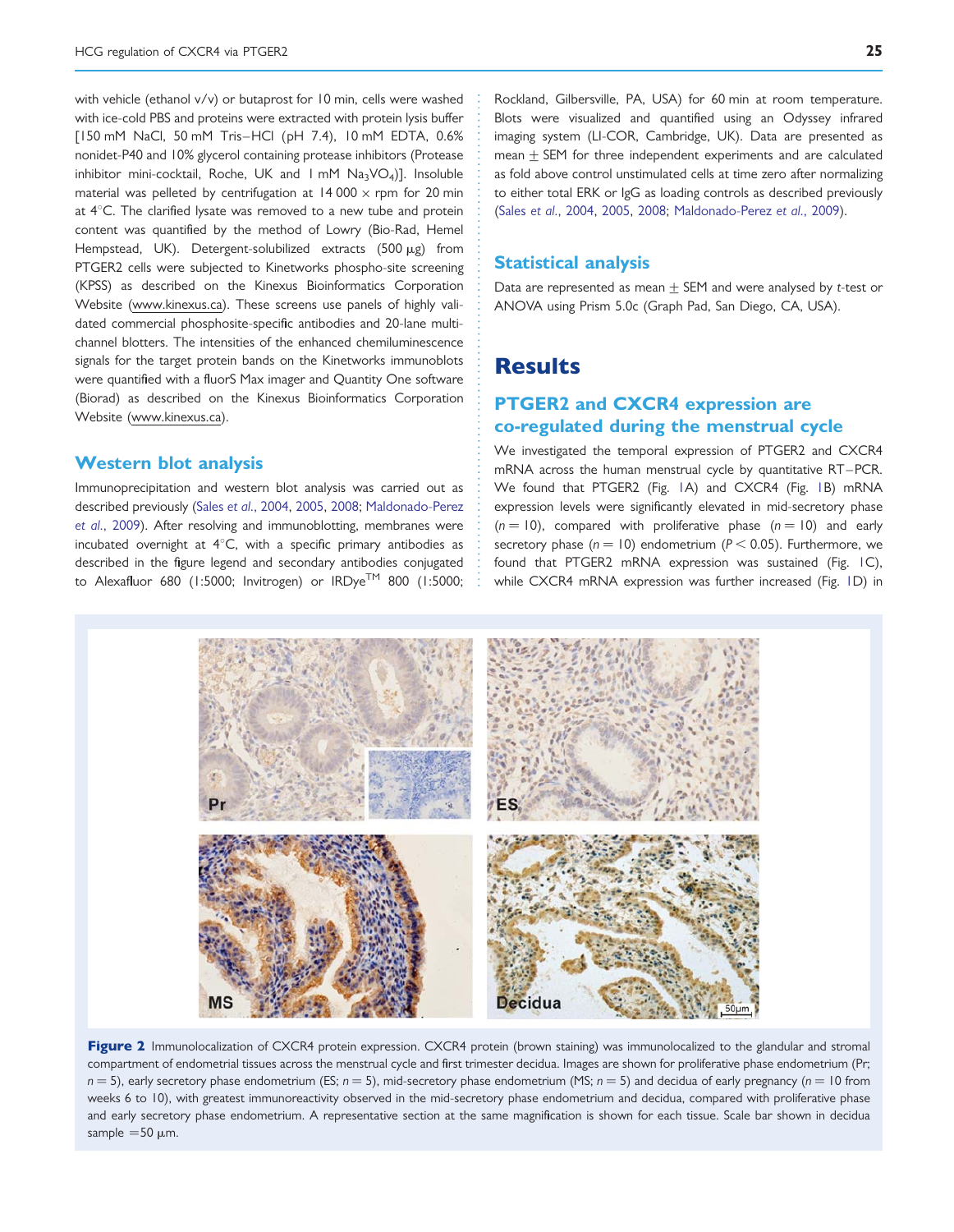the decidua of early pregnancy ( $n = 30$ ) compared with mid-secretory phase endometrium  $(P < 0.01)$ .

# Localization of CXCR4 expression in the endometrium and first trimester decidua

CXCR4 protein was immunolocalized to the glandular and stromal compartment of endometrial tissues across the menstrual cycle and decidua of early pregnancy, with greatest immunoreactivity observed in the mid-secretory phase and decidua, compared with proliferative phase and early secretory phase endometrium (Fig. [2\)](#page-4-0). CXCR4 protein expression was localized to the same cellular compartment as PTGER2 in our previous study (Milne et al[., 2001](#page-10-0)). The expression pattern and intensity of staining for CXCR4 were similar for all patients at different stages of the menstrual cycle and early pregnancy.

# HCG induces PTGS2 and PTGER2 mRNA expression and  $PGE<sub>2</sub>$  secretion in first trimester decidua tissue

A recent study by Banerjee et al. demonstrated that CG regulates PG E synthase via a phosphatidylinositol 3-kinase (PI3K) –ERK1/2 pathway in human endometrial epithelial cells to potentially regulate endometrial responses for embryo implantation [\(Banerjee](#page-9-0) et al., [2009](#page-9-0)). We investigated whether hCG could regulate the PTGS2-PG pathway in human first trimester decidua tissue. We found that treatment of first trimester decidua tissue with 1 IU hCG for 8 h significantly elevated the mRNA expression of PTGS2 (Fig. 3A;  $n = 8$ ;  $P < 0.05$ ) and PTGER2 (Fig. 3B;  $n = 8$ ;  $P < 0.05$ ) and promoted the secretion of PGE<sub>2</sub> (Fig. 3C;  $n = 8$ ;  $P < 0.05$ ) compared with vehicle (phosphate buffered saline; PBS v/v) treated tissue.

# CXCR4 expression in first trimester decidua tissue is regulated by HCG via the PTGS2-PGE<sub>2</sub>-PTGER2 pathway

CG is known to regulate CXCR4 expression in the baboon endometrium during the window of implantation [\(Sherwin](#page-10-0) et al., 2007). We therefore investigated whether hCG regulates CXCR4 expression in human first trimester decidua tissue. We found that treatment of first trimester decidua tissue with 1 IU hCG for 8 h significantly elevated expression of CXCR4 mRNA (Fig. 3D;  $n = 8$ ;  $P < 0.05$ ) compared with vehicle (PBS v/v)-treated tissue. We next investigated whether hCG mediates expression of CXCR4 via  $PGE_2-PTGER2$ interaction since  $PGE_2$  has recently been shown to regulate CXCR4 expression in hematopoietic stem cells ([Hoggatt](#page-10-0) et al., 2009) and stromal cells (Katoh et al[., 2010](#page-10-0)). We found that co-treatment of first trimester decidua tissue with the specific PTGER2 antagonist AH6809 abrogated the hCG-mediated induction of CXCR4 (Fig. 3D;  $n = 8$ ;  $P < 0.01$ ), indicating that the hCG-mediated induction



Figure 3 (A) Expression of PTGS2 ( $n = 8$ ) and (B) PTGER2 ( $n = 8$ ) mRNA expression and secretion of PGE<sub>2</sub> (C;  $n = 8$ ) in first trimester decidua explants as determined by quantitative RT–PCR analysis and ELISA, respectively. Tissues were treated with vehicle (PBS) or 1 IU recombinant hCG for 8 h. (D) Tissues were treated with vehicle (PBS) or 1 IU recombinant hCG for 8 h, in the absence/presence of the specific PTGER2 antagonist AH6809 and subjected to quantitative RT–PCR analysis. Data are presented as mean  $\pm$  SEM. \*and \*\*denotes significance at P < 0.05 and P < 0.01, respectively.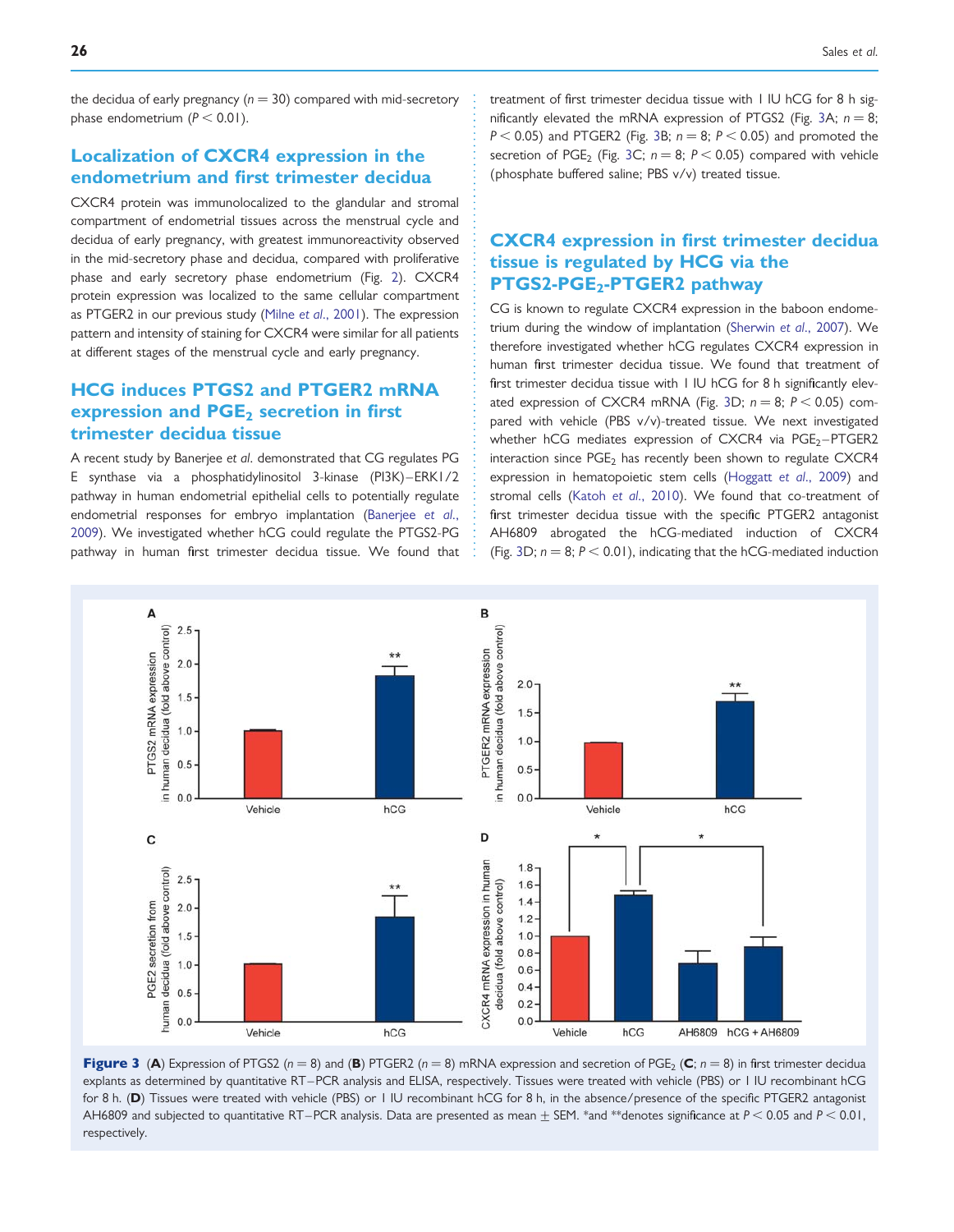<span id="page-6-0"></span>of CXCR4 occurred by the induction of the PTGS2 –PTGER2 pathway via the biosynthesis of PGE<sub>2</sub>.

# PTGER2 mediates CXCR4 expression in endometrial epithelial cells via the EGFR-PI3K-ERK pathway

To investigate PTGER2 signalling to CXCR4, we used an Ishikawa endometrial epithelial cell line stably expressing PTGER2 (Abera et al[., 2010\)](#page-9-0). Treatment of PTGER2 cells with 5  $\mu$ M butaprost, a specific PTGER2 agonist, resulted in a time-dependent increase in CXCR4 expression peaking at 6 h  $[7.1 + 1.9$ -fold above vehicle (ethanol v/v) treated control;  $P < 0.001$ ] (Fig. 4A). To investigate changes in cell signalling potential in PTGER2 cells after butaprost treatment, a Kinexus pathway microarray was used to determine target proteins which could mediate the PTGER2 induction of CXCR4. For this, PTGER2 cells were treated with vehicle (ethanol  $v/v$ ) or 5  $\mu$ M butaprost for 10 min and the detergent-solubilized cell lysates were subjected to Kinexus phosphosite-phosphoprotein array (Table [I\)](#page-7-0).

The Kinexus phosphosite-phosphoprotein array identified the EGFR, PI3K/protein kinase B (also called Akt), extracellular-signalregulated kinase (ERK1/2) and focal adhesion kinase (FAK) pathways



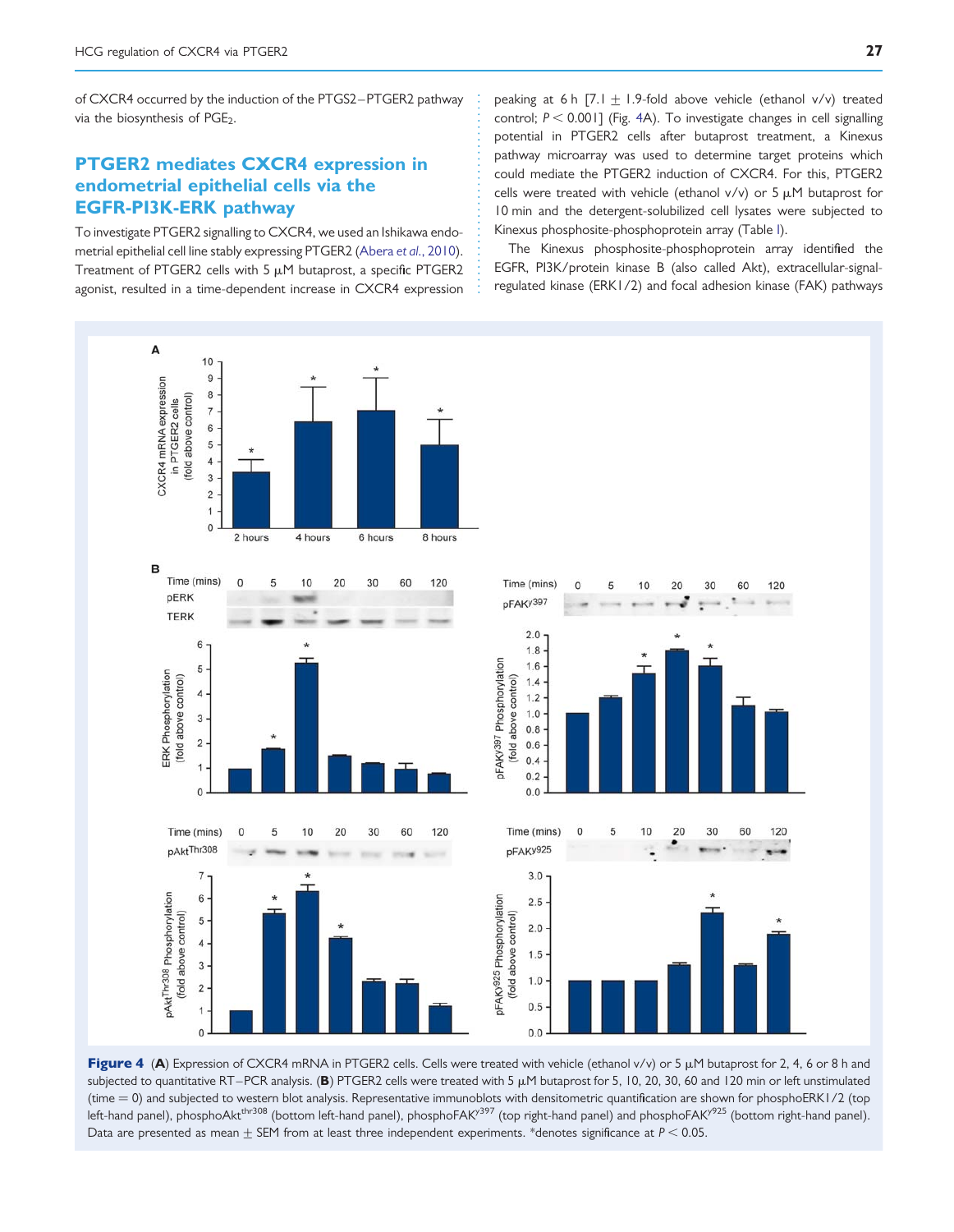<span id="page-7-0"></span>Table I Target proteins phosphorylated in response to treatment with butaprost.

| Target protein                                                                                 | Fold<br>increase |
|------------------------------------------------------------------------------------------------|------------------|
| Extracellular regulated protein-serine kinase I<br>(p44 MAP kinase) [T202 + Y204]              | 2.199204413      |
| Extracellular regulated protein-serine kinase 2<br>(p42 MAP kinase) [T185 + Y187]              | 1.509530949      |
| Glycogen synthase-serine kinase 3 alpha [S21]                                                  | 1.174561456      |
| Glycogen synthase-serine kinase 3 alpha [Y279]                                                 | 1.105722953      |
| Glycogen synthase-serine kinase 3 beta [Y216]                                                  | 1.047696379      |
| Jun N-terminus protein-serine kinase [stress-activated<br>protein kinase (SAPK)] [T183 + Y185] | 0.829448891      |
| Jun proto-oncogene-encoded API<br>transcription factor [S73]                                   | 1.282139734      |
| Jun proto-oncogene-encoded API<br>transcription factor [S73]                                   | 1.763621955      |
| MAPK/ERK protein-serine kinase 1/2 (MKK1/2)<br>$[S218 + S222]$                                 | 1.964825861      |
| MAPK/ERK protein-serine kinase 3/6 (MKK3/6)<br>[S189/S207]                                     | 0.980927973      |
| Mitogen-activated protein-serine kinase p38<br>alpha [T180 + Y182]                             | 1.391426114      |
| p70 ribosomal protein-serine S6 kinase alpha [T389]                                            | 0.495045106      |
| Protein-serine kinase B alpha [S473]                                                           | 0.977595521      |
| Protein-serine kinase B alpha [T308]                                                           | 1.391434041      |
| Protein-serine kinase C alpha [S657]                                                           | 0.909071756      |
| Protein-serine kinase C alpha/beta 2 [T638/T641]                                               | 0.906168084      |
| Protein-serine kinase A alpha/beta                                                             | 0.48832985       |
| Rafl proto-oncogene-encoded protein-serine<br>kinase [S259]                                    | 1.381611395      |
| Rafl proto-oncogene-encoded protein-serine<br>kinase [S259]                                    | 1.586721643      |
| 3-phosphoinositide-dependent protein-serine<br>kinase   [S244]                                 | 1.332741421      |
| Signal transducer and activator of transcription 3 [S727]                                      | 0.505564594      |
| Src proto-oncogene-encoded protein-tyrosine kinase<br>[Y529]                                   | 0.68232502       |
| Src proto-oncogene-encoded protein-tyrosine kinase<br>[Y529]                                   | 0.59734941       |
| Calcium/calmodulin-dependent protein-serine kinase<br>2 alpha [T286]                           | 0.750772375      |
| Catenin (cadherin-associated protein) beta I [S45]                                             | 0.989877993      |
| cAMP response element binding protein 1 [S133]                                                 | I.I2843861       |
| Epidermal growth factor receptor-tyrosine kinase<br>[Y1148]                                    | 1.559698077      |
| ErbB2 (Neu) receptor-tyrosine kinase [Y1248]                                                   | 0.681088989      |
| Focal adhesion protein-tyrosine kinase [Y397]                                                  | 1.495268512      |

A Kinexus antibody pathway array was used to detect changes in cell signalling pathways after treatment of PTGER2 cells with vehicle (ethanol v/v) or 5  $\mu$ M butaprost for 10 min. The results are reported as fold change above vehicle control. Selected proteins that increased more than 25% over the empirically verified limit (indicated in bold by a fold increase of 1.25 or more) were validated by western blot (Fig. [4](#page-6-0)B).

as significantly elevated more than 25% over the empirically verified limit by butaprost stimulation (as highlighted in bold on Table I). To verify the results of the phosphosite array, PTGER2 cells were treated with  $5 \mu$ M butaprost for 5, 10, 20, 30, 60 and 120 min or left unstimulated (time  $= 0$ ) and the detergent-solubilized lysates were subjected to western blot analysis. As shown in Fig. [4B](#page-6-0), butaprost rapidly phosphorylated ERK1/2 and Akt with maximal response after 10 min of agonist treatment (top and bottom left-hand panel for ERK1/2 and Akt, respectively;  $P < 0.05$ ), whereas FAK at tyrosine residues 397 and 925 (top and bottom right-hand panels, respectively;  $P < 0.05$ ) were phosphorylated maximally at 20 and 30 min of agonist treatment.

Based on the signalling pathways identified in Table I, we investigated PTGER2 signalling to CXCR4 by quantitative RT –PCR analysis using small molecule chemical inhibitors. PTGER2 cells (Fig. [5](#page-8-0)A) and first tri-mester decidua explants (Fig. [5](#page-8-0)B;  $n = 8$ ) were treated with vehicle (ethanol  $v/v$ ) or 5  $\mu$ M butaprost for 6 h in the absence or presence of the specific PTGER2 antagonist AH6809 or inhibitors of adenosine 3′ ,5′ -cyclicmonophosphate-mediated (PKA; 4C3MQ), EGFR tyrosine kinase activity (AG1478), PI3K/Akt (wortmannin) or ERK1/2 (MEK, PD98059). We found that butaprost-mediated CXCR4 induction in PTGER2 cells and first trimester decidua tissues was inhibited by the PTGER2 antagonist, EGFR, PI3K/Akt and ERK1/2 inhibitors, but not by the PKA inhibitor ( $P < 0.05$ ).

# **Discussion**

Fetal-maternal crosstalk between the blastocyst and endometrium is essential for successful implantation and pregnancy. The process of implantation may be divided into three stages: apposition, adhesion and invasion ([Enders, 1976\)](#page-9-0). During apposition, fetal-maternal dialogue often occurs in the absence of physical contact between the blastocyst and endometrium via soluble factors. This is followed by adhesion and anchorage of the trophoblast cells to the receptive endometrial epithelium and invasive penetration of the blastocyst through the luminal epithelium [\(Enders, 1976\)](#page-9-0). Although it is known that the blastocyst can implant in different human tissues, in the endometrium it can only implant during the window of uterine receptivity, which commences around 6 days after the luteinizing hormone peak when the uterus is primed for blastocyst attachment ([Psychoyos, 1973\)](#page-10-0).

The blastocyst is known to secrete various factors during early embryogenesis in addition to CG, which influences endometrial receptivity. For example, the chemokine CXCL12, secreted from the blastocyst, has been shown to promote crosstalk between trophoblast cells and decidua during early pregnancy (Zhou et al[., 2008](#page-11-0)). Furthermore the receptor for CXCL12, CXCR4 is regulated in the endome-trium by embryonic signals [\(Sherwin](#page-10-0) et al., 2007). However, its regulation in the human endometrium during early pregnancy remains to be fully described.

Since ablation of PTGER2 expression in the mouse results in implantation failure and since  $PGE_2$  has been shown recently to regulate CXCR4 expression in hematopoietic stem cells [\(Hoggatt](#page-10-0) et al., 2009) and stromal cells (Katoh et al[., 2010](#page-10-0)), we examined the expression of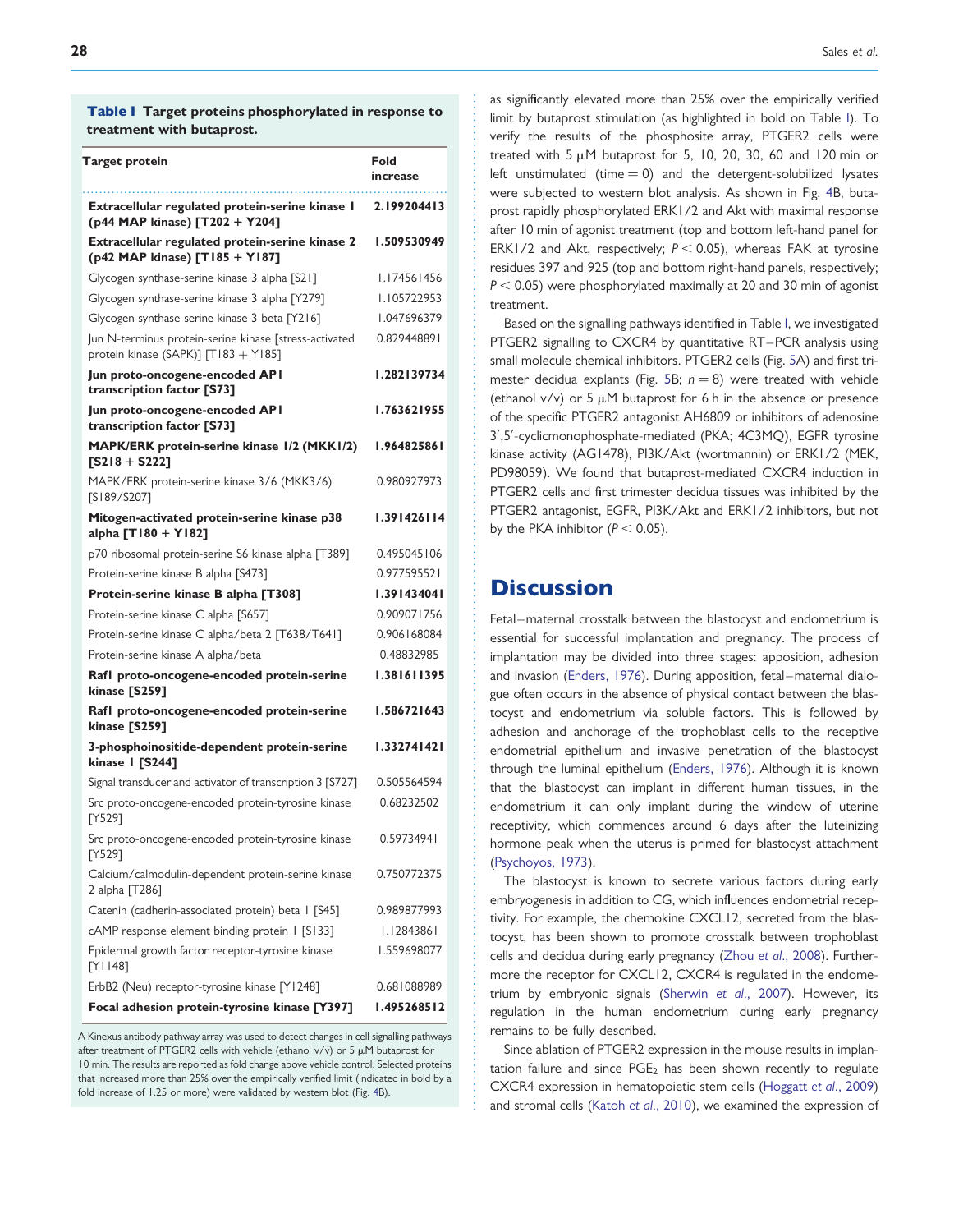<span id="page-8-0"></span>

Figure 5 Expression of CXCR4 mRNA in PTGER2 cells and first trimester decidua explants. Cells (A) and tissues (B;  $n = 8$ ) were treated with vehicle (ethanol v/v) or 5  $\mu$ M butaprost for 6 h in the absence/presence of the specific PTGER2 antagonist AH6809, MEK inhibitor PD98 059, cAMP-PKA inhibitor 4C3MQ, PI3K/Akt inhibitor wortmannin or EGFR tyrosine kinase AG1478 and subjected to quantitative RT –PCR analysis. Data are presented as mean  $\pm$  SEM. b denotes significance from a; P < 0.05.

PTGER2 and expression and localization of CXCR4 in the human endometrium across the menstrual cycle and in first trimester human decidua. We found that CXCR4 was elevated in the epithelial and stromal compartments during the mid-secretory phase of the menstrual cycle. This is an agreement with previous observations for up-regulation of this chemokine receptor during the receptive phase of the menstrual cycle, where its expression is regulated endogenously by estradiol and progesterone [\(Dominguez](#page-9-0) et al., 2003).

We found that CXCR4 expression was coincident with PTGER2 expression in endometrial tissues in the mid-secretory phase of the cycle, and was further elevated in the decidua of early pregnancy. The spacio-temporal pattern of expression and localization of CXCR4 to epithelial cells and stromal cells in the endometrium was similar to that of PTGER2, reported in our previous study (Milne et al[., 2001\)](#page-10-0), suggesting a potential crosstalk between these two receptors.

In an in vitro model, blastocyst apposition can polarize CXCR4 expression in cultured endometrial epithelial cells ([Dominguez](#page-9-0) et al., [2003\)](#page-9-0). These findings, together with data from the baboon, showing that CG induces CXCR4 expression in the endometrium ([Sherwin](#page-10-0) et al[., 2007](#page-10-0)), and co-culture studies showing elevated CXCR4 expression

in human decidualized stromal cells in response to conditioned medium from trophoblasts (Hess et al[., 2007](#page-10-0)) suggest that embryonic signals in primates can induce, polarize and maintain expression of CXCR4 in the endometrial epithelium to ensure successful implantation. Indeed, women who exhibit recurrent implantation failure have lower levels of CXCR4 compared with fertile women, despite having normal levels of estradiol and progesterone (Tapia et al[., 2008](#page-10-0)). These findings indicate that hormonal regulation alone may not be sufficient to regulate CXCR4 expression for successful implantation.

We therefore investigated the regulation of CXCR4 in the decidua of early pregnancy in response to the embryonic signal CG. We found that CG induces expression of PTGS2 and PTGER2 and release of  $PGE<sub>2</sub>$  in first trimester decidua explants. These observations are similar to those of Zhou et al. [\(1999](#page-11-0)) and Banerjee et al. [\(2009](#page-9-0)) who have shown that CG can increase the expression of PTGS2 and PGE synthase in endometrial epithelial cells. Once biosynthesized and released, PGE<sub>2</sub> via PTGER2 induces the expression of CXCR4, since treatment of human first trimester decidua tissue explants with CG and the specific PTGER2 antagonist, AH6809, abrogated the induction of CXCR4.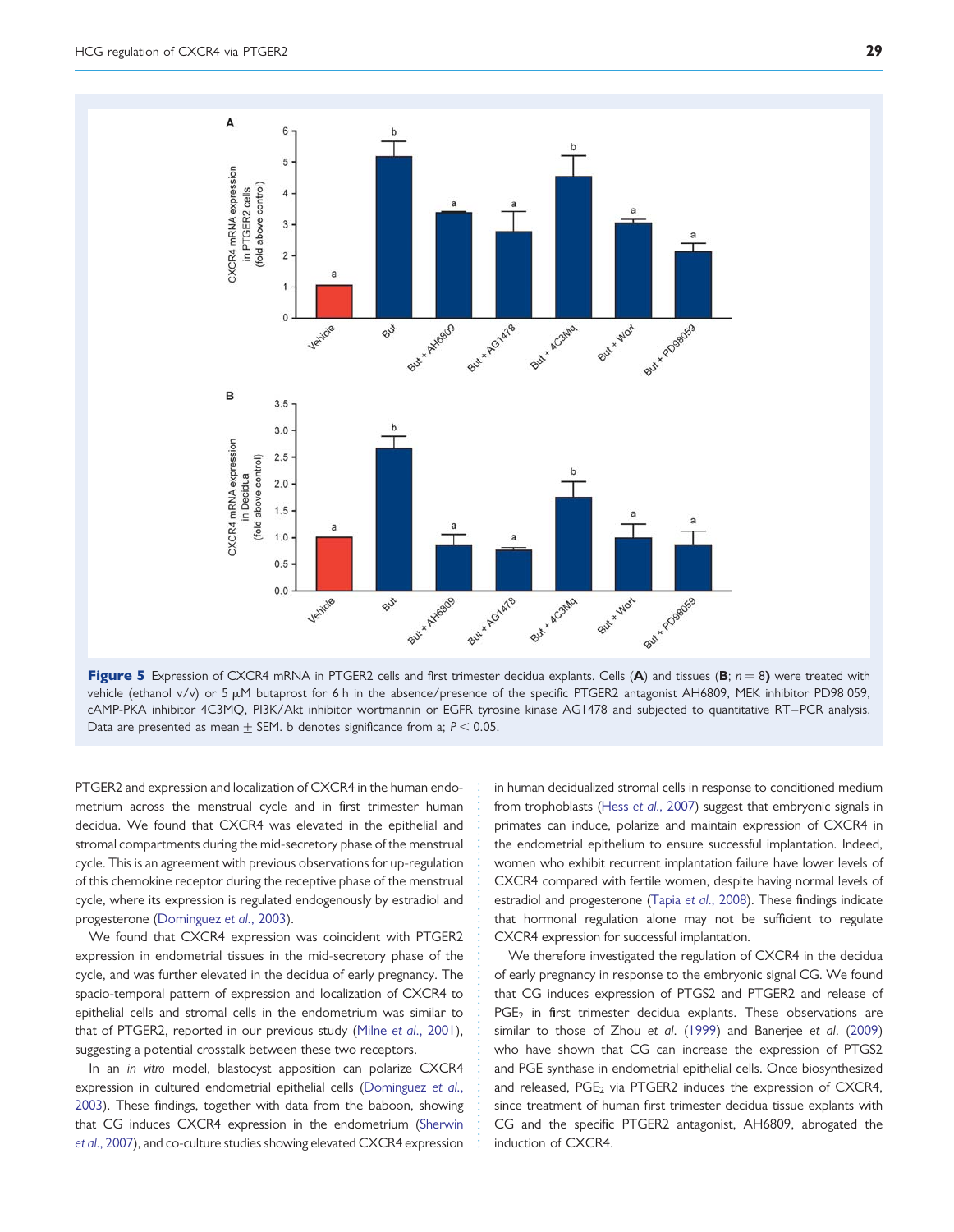<span id="page-9-0"></span>Using an in vitro model system of endometrial epithelial cells stably expressing PTGER2 and first trimester decidua tissue explants, we investigated the molecular mechanism whereby PTGER2 signalling regulates CXCR4. We found that CXCR4 expression was regulated by PTGER2 via the EGFR-PI3K-ERK1/2 pathway. In a previous study, we found that PTGER2-mediated activation of ERK1/2 in endometrial epithelial cells is mediated via sequential transactivation of the EGFR and activation of the MAPK kinase kinase Raf, which results in the sequential phosphorylation of the MAPK/ERK protein serine kinase 1/2 (MEK), which in turn activates ERK1/2 [\(Sales](#page-10-0) et al., [2004](#page-10-0)). These findings have been confirmed by our phosphosite array in our present study. Furthermore, the phosphosite array has highlighted the potential importance of the PI3K/Akt pathway in PTGER2-mediated cell signalling. This is in accordance with a recent study by Banerjee et al. who showed that CG-mediated ERK1/2 phosphorylation in endometrial epithelial cells is mediated via the Rafmediated activation of the PI3K/Akt pathway (Banerjee et al., 2009). It is therefore likely that the PI3K/Akt pathway is an intermediate step between the PTGER2-mediated activation of Raf-ERK1/2 phosphorylation in PTGER2 cells. The PI3K/Akt and ERK1/2 pathways are both pro-survival pathways which support cellular growth, proliferation, differentiation and survival: critical responses that occur in the endometrium during implantation ([Gentilini](#page-10-0) et al., 2007). Interestingly we found that PTGER2 signalling to CXCR4 was independent of the cAMP-mediated PKA pathway since the phosphosite array showed that cAMP response element binding protein was not phosphorylated and the PKA inhibitor, 4C3MQ, failed to reduce the agonist-mediated induction of CXCR4.

Moreover, our phosphosite array has highlighted the activation of FAK at tyrosine residue 397. FAK is a non-receptor tyrosine kinase that forms part of the plasma membrane focal adhesion complex, which assembles on integrin heterodimers following integrin engagement of extracellular matrix proteins ([Wozniak](#page-11-0) et al., 2004). FAK is activated by autophosphorylation at tyrosine 397 that is initiated by integrin engagement with its ligand. When phosphorylated, tyrosine 397 becomes a docking site for various adaptor proteins which in turn phosphorylate FAK at tyrosine 925 to further activate the FAK kinase activity ([Wozniak](#page-11-0) et al., 2004). In our study, we found that FAK is phosphorylated at both tyrosine residues 397 and 925. In the reproductive tract, integrins undergo dramatic alterations in expression during the normal menstrual cycle, with integrin  $\alpha \gamma \beta 3$ and its ligand expressed in the endometrium during implantation (Lessey et al[., 1994](#page-10-0)). Indeed, FAK neutralization studies conducted in a blastocyst-endometrium co-culture model have shown that FAK is important during embryonic implantation by regulating blastocyst cellular outgrowth [\(Hanashi](#page-10-0) et al., 2003). Therefore in addition to regulating cell proliferation/differentiation/survival signals via activation of PI3K-Akt signalling during the window of implantation and early pregnancy, PTGER2 signalling may also prepare the endometrium for implantation by up-regulating expression of proteins involved in cell–matrix interaction and attachment, such as FAK.

# Conclusion

Our data show that CXCR4 and PTGER2 receptors are coincidently up-regulated during the window of implantation and the decidua of early pregnancy. In first trimester decidua explants, CG induces the expression of PTGS2 and biosynthesis of  $PGE_2$ , which in turn induces expression of CXCR4 via PTGER2 interaction. Taken together our data suggest that embryonic signals can prime the endometrium for implantation and early pregnancy by regulating expression of chemokine receptors, such as CXCR4 via the EGFR, PI3K/Akt and ERK1/2 pathways.

# Authors' roles

K.J.S. study design, conception, final revision and final approval; V.G. data acquisition, analysis and final approval; R.D.C. data acquisition, analysis, interpretation and final approval; H.N.J. study design, conception, final revision and final approval.

# Acknowledgements

We thank Sharon Donaldson and Catherine Murray for consenting patients and tissue collection and Prof. HOD Critchley for helpful discussions.

# Funding

This study was supported by MRC core funding to H.N.J. (U1276.00.004.00002.01). Funding to pay the Open Access Change was provided by the Medical Research Council.

# References

- Abera AB, Sales KJ, Catalano RD, Katz AA, Jabbour HN. EP2 receptor mediated cAMP release is augmented by PGF 2 alpha activation of the FP receptor via the calcium-calmodulin pathway. Cell Signal 2010;  $22:71 - 79$ .
- Baird DT, Cameron ST, Critchley HO, Drudy TA, Howe A, Jones RL, Lea RG, Kelly RW. Prostaglandins and menstruation. Eur J Obstet Gynecol Reprod Biol 1996;70:15– 17.
- Banerjee P, Sapru K, Strakova Z, Fazleabas AT. Chorionic gonadotropin regulates prostaglandin E synthase via a phosphatidylinositol 3-kinase-extracellular regulatory kinase pathway in a human endometrial epithelial cell line: implications for endometrial responses for embryo implantation. Endocrinology 2009; 150:4326-4337.
- Battersby S, Sales KJ, Williams AR, Anderson RA, Gardner S, Jabbour HN. Seminal plasma and prostaglandin E2 up-regulate fibroblast growth factor 2 expression in endometrial adenocarcinoma cells via E-series prostanoid-2 receptor-mediated transactivation of the epidermal growth factor receptor and extracellular signal-regulated kinase pathway. Hum Reprod 2007;22:36 –44.
- Denison FC, Calder AA, Kelly RW. The action of prostaglandin E2 on the human cervix: stimulation of interleukin 8 and inhibition of secretory leukocyte protease inhibitor. Am J Obstet Gynecol 1999;180:614-620.
- Dominguez F, Galan A, Martin JJ, Remohi J, Pellicer A, Simon C. Hormonal and embryonic regulation of chemokine receptors CXCR1, CXCR4, CCR5 and CCR2B in the human endometrium and the human blastocyst. Mol Hum Reprod 2003;9:189-198.
- Dong YL, Gangula PR, Fang L, Yallampalli C. Differential expression of cyclooxygenase-1 and -2 proteins in rat uterus and cervix during the estrous cycle, pregnancy, labor and in myometrial cells. Prostaglandins 1996;52:13 – 34.
- Enders AC. Anatomical aspects of implantation. J Reprod Fertil Suppl 1976;  $25:1 - 15.$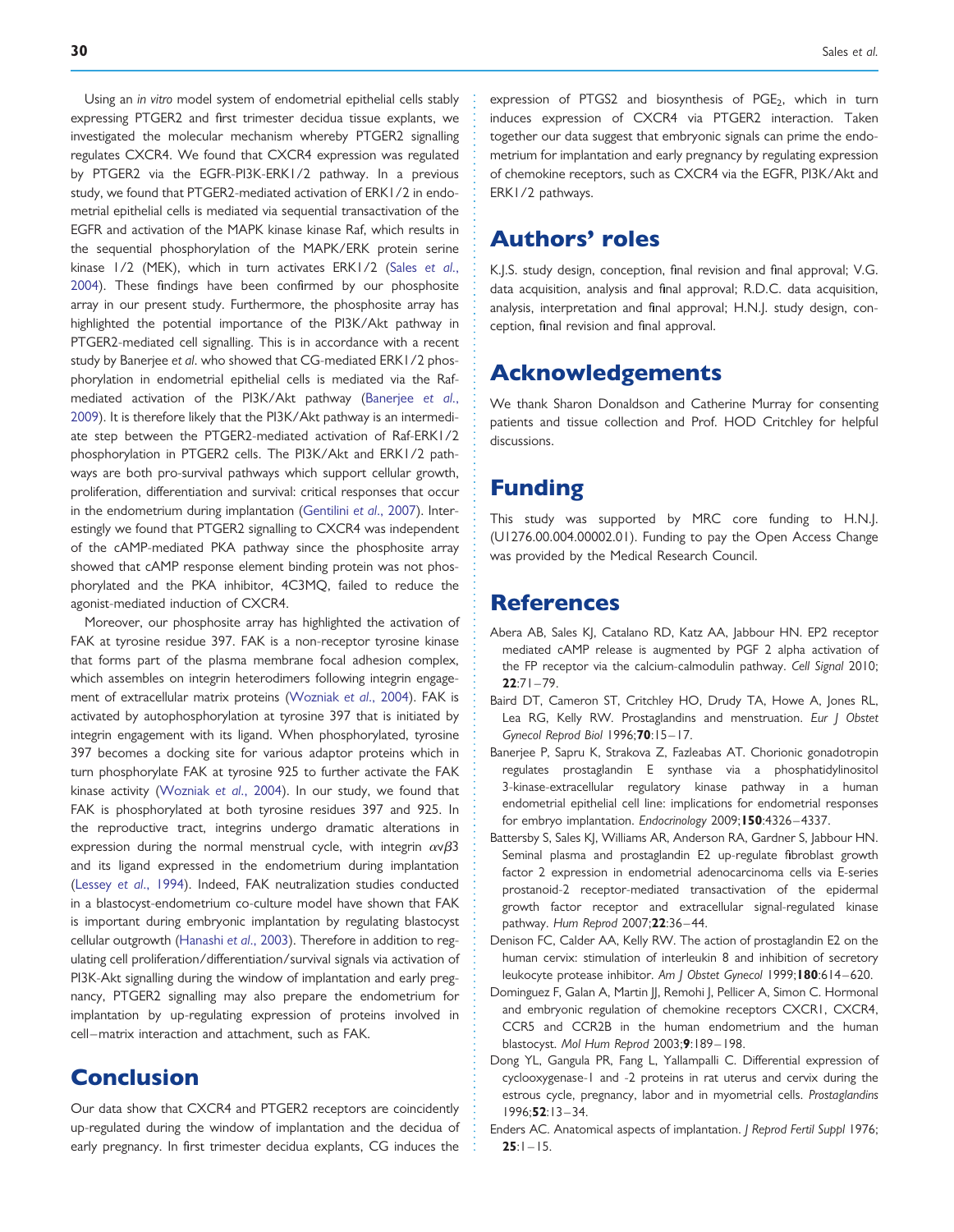- <span id="page-10-0"></span>Evans I, Catalano RD, Morgan K, Critchley HO, Millar RP, Jabbour HN, Prokineticin I signaling and gene regulation in early human pregnancy. Endocrinology 2008;149:2877 – 2887.
- Evans J, Catalano RD, Brown P, Sherwin R, Critchley HO, Fazleabas AT, Jabbour HN. Prokineticin I mediates fetal-maternal dialogue regulating endometrial leukemia inhibitory factor. FASEB J 2009;  $23:2165 - 2175$ .
- Gentilini D, Busacca M, Di Francesco S, Vignali M, Vigano P, Di Blasio AM. PI3K/Akt and ERK1/2 signalling pathways are involved in endometrial cell migration induced by 17beta-estradiol and growth factors. Mol Hum Reprod 2007;13:317-322.
- Hanashi H, Shiokawa S, Akimoto Y, Sakai K, Suzuki N, Kabir-Salmani M, Nagamatsu S, Iwashita M, Nakamura Y. Physiologic role of decidual beta1 integrin and focal adhesion kinase in embryonic implantation. Endocr J 2003;50:189-198.
- Hess AP, Hamilton AE, Talbi S, Dosiou C, Nyegaard M, Nayak N, Genbecev-Krtolica O, Mavrogianis P, Ferrer K, Kruessel J et al. Decidual stromal cell response to paracrine signals from the trophoblast: amplification of immune and angiogenic modulators. Biol Reprod 2007;76:102– 117.
- Hizaki H, Segi E, Sugimoto Y, Hirose M, Saji T, Ushikubi F, Matsuoka T, Noda Y, Tanaka T, Yoshida N et al. Abortive expansion of the cumulus and impaired fertility in mice lacking the prostaglandin E receptor subtype EP(2). Proc Natl Acad Sci USA 1999;96:10501– 10506.
- Hoggatt J, Singh P, Sampath J, Pelus LM. Prostaglandin E2 enhances hematopoietic stem cell homing, survival, and proliferation. Blood 2009;113:5444 – 5455.
- Jabbour HN, Boddy SC. Prostaglandin E2 induces proliferation of glandular epithelial cells of the human endometrium via extracellular regulated kinase 1/2-mediated pathway. J Clin Endocrinol Metab 2003; 88:4481– 4487.
- Jabbour HN, Sales KJ. Prostaglandin receptor signalling and function in human endometrial pathology. Trends Endocrinol Metab 2004; 15:398– 404.
- Jabbour HN, Kelly RW, Fraser HM, Critchley HO. Endocrine regulation of menstruation. Endocr Rev 2006;27:17-46.
- Katoh H, Hosono K, Ito Y, Suzuki T, Ogawa Y, Kubo H, Kamata H, Mishima T, Tamaki H, Sakagami H et al. COX-2 and prostaglandin EP3/EP4 signaling regulate the tumor stromal proangiogenic microenvironment via CXCL12-CXCR4 chemokine systems. Am J Pathol 2010;176:1469-1483.
- Kennedy CR, Zhang Y, Brandon S, Guan Y, Coffee K, Funk CD, Magnuson MA, Oates JA, Breyer MD, Breyer RM. Salt-sensitive hypertension and reduced fertility in mice lacking the prostaglandin EP2 receptor. Nat Med 1999;5:217 – 220.
- Kniss DA. Cyclooxygenases in reproductive medicine and biology. J Soc Gynaecol Investig 1999;6:285 –292.
- Ledingham MA, Denison FC, Kelly RW, Young A, Norman JE. Nitric oxide donors stimulate prostaglandin F2alpha and inhibit thromboxane B2 production in the human cervix during the first trimester of pregnancy. Mol Hum Reprod 1999;5:973-982.
- Lessey BA, Castelbaum AJ, Sawin SW, Buck CA, Schinnar R, Bilker W, Strom BL. Aberrant integrin expression in the endometrium of women with endometriosis. J Clin Endocrinol Metab 1994;79:643-649.
- Maldonado-Perez D, Brown P, Morgan K, Millar RP, Thompson EA, Jabbour HN. Prokineticin 1 modulates IL-8 expression via the calcineurin/NFAT signaling pathway. Biochim Biophys Acta 2009; 179:1315– 1324.
- Milne SA, Perchick GB, Boddy SC, Jabbour HN. Expression, localization, and signaling of PGE2 and EP2/EP4 receptors in human nonpregnant endometrium across the menstrual cycle. J Clin Endocrinol Metab 2001; 86:4453– 4459.
- Narumiya S, FitzGerald GA. Genetic and pharmacological analysis of prostanoid receptor function. *| Clin Invest* 2001;108:25-30.
- Noyes RW, Hertig AT, Rock J. Dating the endometrial biopsy. Am J Obstet Gynecol 1975; 122:262-263.
- Psychoyos A. Hormonal control of ovoimplantation. Vitam Horm 1973;  $31:201 - 256$ .
- Sales KJ, Jabbour HN. Cyclooxygenase enzymes and prostaglandins in reproductive tract physiology and pathology. Prostaglandins Other Lipid Mediat 2003;71:97-117.
- Sales KJ, Katz AA, Davis M, Hinz S, Soeters RP, Hofmeyr MD, Millar RP, Jabbour HN. Cyclooxygenase-2 expression and prostaglandin E2 synthesis are up- regulated in carcinomas of the cervix: a possible autocrine/paracrine regulation of neoplastic cell function via EP2/EP4 receptors. J Clin Endocrinol Metab 2001;86:2243 – 2249.
- Sales KJ, Katz AA, Howard B, Soeters RP, Millar RP, Jabbour HN. Cyclooxygenase-1 is up-regulated in cervical carcinomas: autocrine/ paracrine regulation of cyclooxygenase-2, prostaglandin e receptors, and angiogenic factors by cyclooxygenase-1. Cancer Res 2002a;62:424–432.
- Sales KJ, Katz AA, Millar RP, Jabbour HN. Seminal plasma activates cyclooxygenase-2 and prostaglandin E2 receptor expression and signalling in cervical adenocarcinoma cells. Mol Hum Reprod 2002b;8:1065–1070.
- Sales KJ, Maudsley S, Jabbour HN. Elevated prostaglandin EP2 receptor in endometrial adenocarcinoma cells promotes vascular endothelial growth factor expression via cyclic 3′ ,5′ -adenosine monophosphatemediated transactivation of the epidermal growth factor receptor and extracellular signal-regulated kinase 1/2 signaling pathways. Mol Endocrinol 2004;18:1533 – 1545.
- Sales KJ, List T, Boddy SC, Williams AR, Anderson RA, Naor Z, Jabbour HN. A novel angiogenic role for prostaglandin F2alpha-FP receptor interaction in human endometrial adenocarcinomas. Cancer Res 2005;65:7707– 7716.
- Sales KJ, Boddy SC, Jabbour HN. F-prostanoid receptor alters adhesion, morphology and migration of endometrial adenocarcinoma cells. Oncogene 2008;27:2466 – 2477.
- Sales KJ, Maldonado-Perez D, Grant V, Catalano RD, Wilson MR, Brown P, Williams AR, Anderson RA, Thompson EA, Jabbour HN. Prostaglandin F2alpha-F-prostanoid receptor regulates CXCL8 expression in endometrial adenocarcinoma cells via the calcium-calcineurin-NFAT pathway. Biochim Biophys Acta 2009;1793:1917–1928.
- Shah BH, Catt KJ. Roles of LPA3 and COX-2 in implantation. Trends Endocrinol Metab 2005; **16**:397-399.
- Sherwin JR, Sharkey AM, Cameo P, Mavrogianis PM, Catalano RD, Edassery S, Fazleabas AT. Identification of novel genes regulated by chorionic gonadotropin in baboon endometrium during the window of implantation. Endocrinology 2007; 148:618-626.
- Smock SL, Pan LC, Castleberry TA, Lu B, Mather RJ, Owen TA. Cloning, structural characterization, and chromosomal localization of the gene encoding the human prostaglandin E2 receptor EP2 subtype. Gene 1999;237:393 – 402.
- Spencer TE, Bazer FW. Conceptus signals for establishment and maintenance of pregnancy. Reprod Biol Endocrinol 2004;2:49.
- Tabibzadeh S. Molecular control of the implantation window. Hum Reprod Update 1998;4:465-471.
- Tapia A, Gangi LM, Zegers-Hochschild F, Balmaceda J, Pommer R, Trejo L, Pacheco IM, Salvatierra AM, Henriquez S, Quezada M et al. Differences in the endometrial transcript profile during the receptive period between women who were refractory to implantation and those who achieved pregnancy. Hum Reprod 2008;23:340-351.
- Tilley SL, Audoly LP, Hicks EH, Kim HS, Flannery PJ, Coffman TM, Koller BH. Reproductive failure and reduced blood pressure in mice lacking the EP2 prostaglandin E2 receptor. J Clin Invest 1999; 103:1539– 1545.